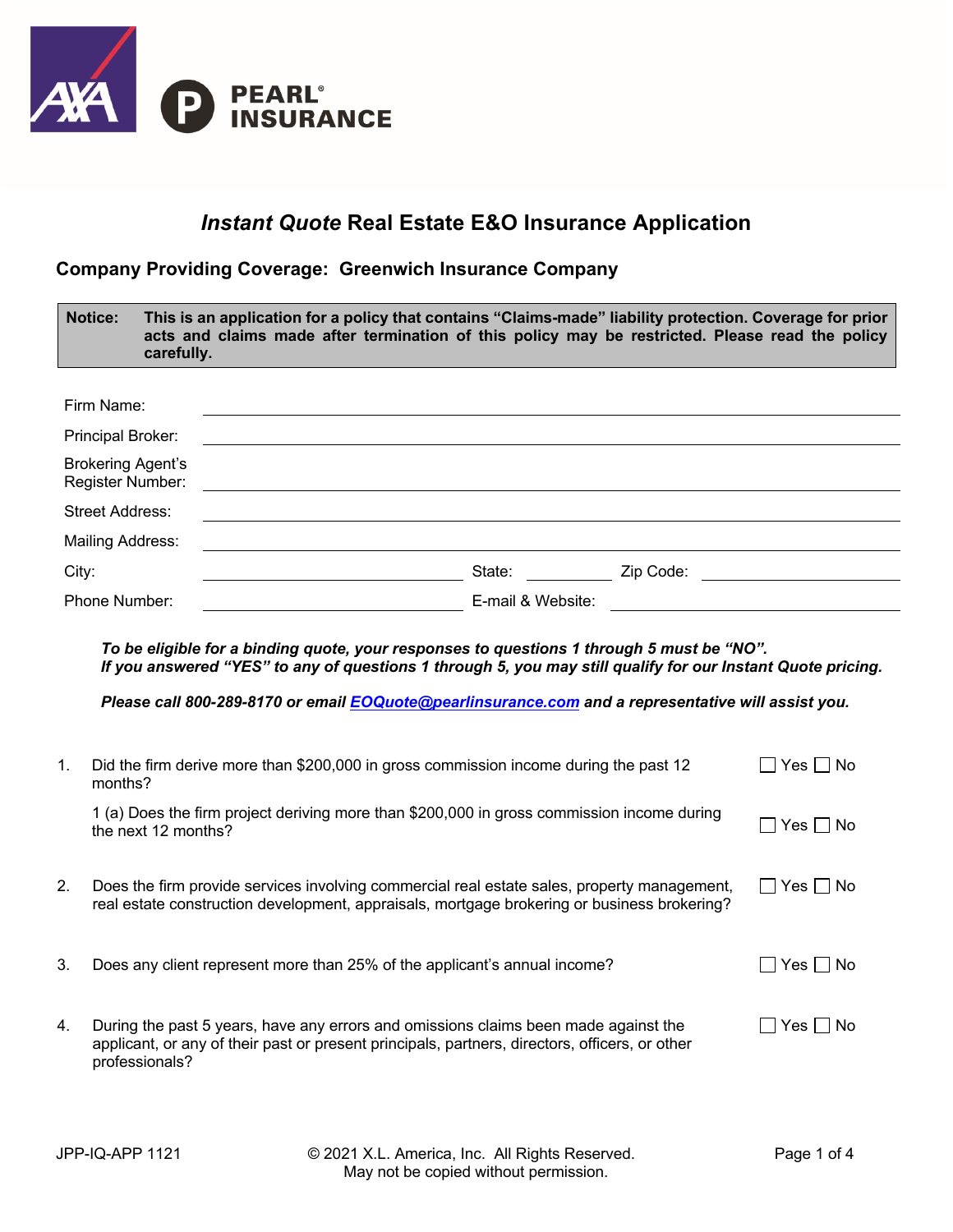| After inquiry, does the applicant, or any principals, partners, directors, officers or other |
|----------------------------------------------------------------------------------------------|
| professionals have knowledge or information of any circumstance or incident, or any          |
| allegation or contention of any incident, which may result in any claim being made against   |
| them?                                                                                        |

6. Does the firm currently maintain real estate errors and omissions insurance? If yes, please remit a copy of your current Declarations page and Endorsements.

\*\* Select your coverage below and remit all applicable premiums. Premium must be mailed to us within 2 weeks. \*\* Coverage is not applicable in all states.

Desired Effective Date:  $\frac{1}{2}$ 

|                        | <b>Annual Premiums</b> |                   |                   |                   |
|------------------------|------------------------|-------------------|-------------------|-------------------|
|                        | \$1,000                | \$1,500           | \$2,500           | \$5,000           |
| <b>Per Claim Limit</b> | <b>Deductible</b>      | <b>Deductible</b> | <b>Deductible</b> | <b>Deductible</b> |
| \$250,000              | \$530                  | \$505             | \$470             | \$395             |
| \$500,000              | \$590                  | \$565             | \$530             | \$455             |
| \$1,000,000            | \$655                  | \$630             | \$595             | \$520             |

## **APPLICANT FRAUD WARNINGS**

**NOTICE TO ALABAMA APPLICANTS:** Any person who knowingly presents a false or fraudulent claim for payment of a loss or benefit or who knowingly presents false information in an application for insurance is guilty of a crime and may be subject to restitution fines or confinement in prison, or any combination thereof.

**NOTICE TO ARKANSAS APPLICANTS:** Any person who knowingly presents a false or fraudulent claim for payment of a loss or benefit or knowingly presents false information in an application for insurance is guilty of a crime and may be subject to fines and confinement in prison.

**NOTICE TO CALIFORNIA APPLICANTS: All applications for liability insurance and all claim forms:** For your protection California law requires the following to appear on this form: Any person who knowingly presents false or fraudulent information to obtain or amend insurance coverage or to make a claim for the payment of a loss is guilty of a crime and may be subject to fines and confinement in state prison.

**NOTICE TO COLORADO APPLICANTS: It is unlawful to knowingly provide false, incomplete, or misleading facts or information to an insurance company for the purpose of defrauding or attempting to defraud the company. Penalties may include imprisonment, fines, denial of insurance and civil damages. Any insurance company or agent of an insurance company who knowingly provides false, incomplete, or misleading facts or information to a policyholder or claimant for the purpose of defrauding or attempting to defraud the policyholder or claimant with regard to a settlement or award payable from insurance proceeds shall be reported to the Colorado Division of Insurance within the Department of Regulatory Agencies.**

**NOTICE TO DISTRICT OF COLUMBIA APPLICANTS: WARNING:** It is a crime to provide false or misleading information to an insurer for the purpose of defrauding the insurer or any other person. Penalties include imprisonment and/or fines. In addition, an insurer may deny insurance benefits if false information materially related to a claim was provided by the applicant.

**NOTICE TO FLORIDA APPLICANTS:** Any person who knowingly and with intent to injure, defraud, or deceive any insurer files a statement of claim or an application containing any false, incomplete, or misleading information is guilty of a felony of the third degree.

 $\Box$  Yes  $\Box$  No

 $\Box$  Yes  $\Box$  No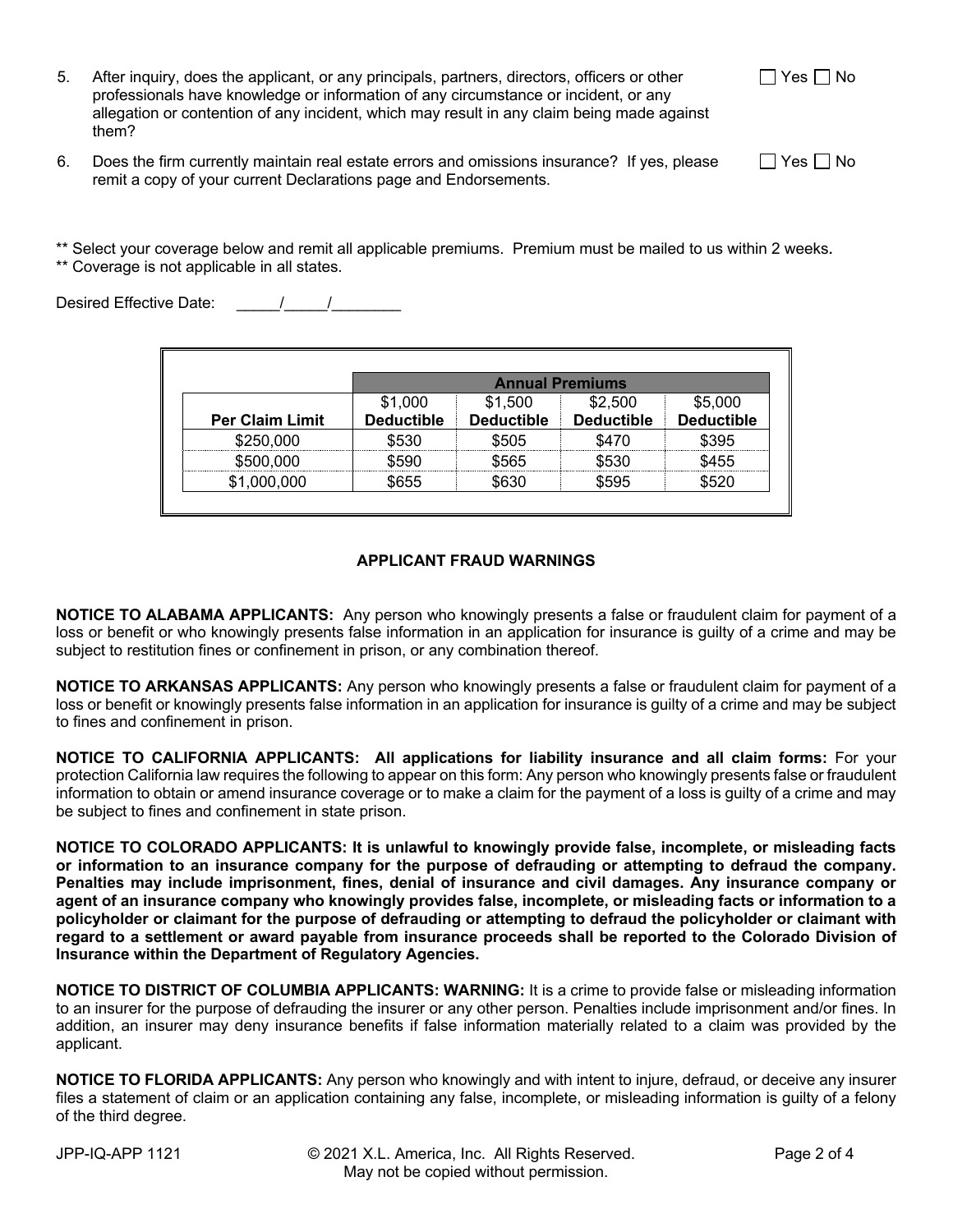**NOTICE TO KANSAS APPLICANTS:** A "fraudulent insurance act" means an act committed by any person who, knowingly and with intent to defraud, presents, causes to be presented or prepares with knowledge or belief that it will be presented to or by an insurer, purported insurer, broker or any agent thereof, any written, electronic, electronic impulse, facsimile, magnetic, oral, or telephonic communication or statement as part of, or in support of, an application for the issuance of, or the rating of an insurance policy for personal or commercial insurance, or a claim for payment or other benefit pursuant to an insurance policy for commercial or personal insurance that such person knows to contain materially false information concerning any fact material thereto; or conceals, for the purpose of misleading, information concerning any fact material thereto.

**NOTICE TO KENTUCKY APPLICANTS:** Any person who knowingly and with intent to defraud any insurance company or other person files an application for insurance containing any materially false information or conceals, for the purpose of misleading, information concerning any fact material thereto commits a fraudulent insurance act, which is a crime.

**NOTICE TO LOUISIANA APPLICANTS:** Any person who knowingly presents a false or fraudulent claim for payment of a loss or benefit or knowingly presents false information in an application for insurance is guilty of a crime and may be subject to fines and confinement in prison.

**NOTICE TO MAINE APPLICANTS:** It is a crime to knowingly provide false, incomplete or misleading information to an insurance company for the purpose of defrauding the company. Penalties may include imprisonment, fines, or denial of insurance benefits.

**NOTICE TO MARYLAND APPLICANTS:** Any person who knowingly or willfully presents a false or fraudulent claim for payment of a loss or benefit or who knowingly or willfully presents false information in an application for insurance is guilty of a crime and may be subject to fines and confinement in prison.

**NOTICE TO NEW JERSEY APPLICANTS:** Any person who includes any false or misleading information on an application for an insurance policy is subject to criminal and civil penalties.

**NOTICE TO NEW MEXICO APPLICANTS:** ANY PERSON WHO KNOWINGLY PRESENTS A FALSE OR FRAUDULENT CLAIM FOR PAYMENT OF A LOSS OR BENEFIT OR KNOWINGLY PRESENTS FALSE INFORMATION IN AN APPLICATION FOR INSURANCE IS GUILTY OF A CRIME AND MAY BE SUBJECT TO CIVIL FINES AND CRIMINAL PENALTIES.

**NOTICE TO OHIO APPLICANTS:** Any person who, with intent to defraud or knowing that he is facilitating a fraud against an insurer, submits an application or files a claim containing a false or deceptive statement is guilty of insurance fraud.

**NOTICE TO OKLAHOMA APPLICANTS: WARNING:** Any person who knowingly, and with intent to injure, defraud or deceive any insurer, makes any claim for the proceeds of an insurance policy containing any false, incomplete or misleading information is guilty of a felony.

**NOTICE TO PENNSYLVANIA APPLICANTS:** Any person who knowingly and with intent to defraud any insurance company or other person files an application for insurance or statement of claim containing any materially false information or conceals for the purpose of misleading, information concerning any fact material thereto commits a fraudulent insurance act, which is a crime and subjects such person to criminal and civil penalties.

**NOTICE TO PUERTO RICO APPLICANTS: Any person who knowingly and with the intention of defrauding presents false information in an insurance application, or presents, helps, or causes the presentation of a fraudulent claim for the payment of a loss or any other benefit, or presents more than one claim for the same damage or loss, shall incur a felony and, upon conviction, shall be sanctioned for each violation by a fine of not less than five thousand dollars (\$5,000) and not more than ten thousand dollars (\$10,000), or a fixed term of imprisonment for three (3) years, or both penalties. Should aggravating circumstances [be] present, the penalty thus established may be increased to a maximum of five (5) years, if extenuating circumstances are present, it may be reduced to a minimum of two (2) years.**

**NOTICE TO RHODE ISLAND APPLICANTS:** Any person who knowingly presents a false or fraudulent claim for payment of a loss or benefit or knowingly presents false information in an application for insurance is guilty of a crime and may be subject to fines and confinement in prison.